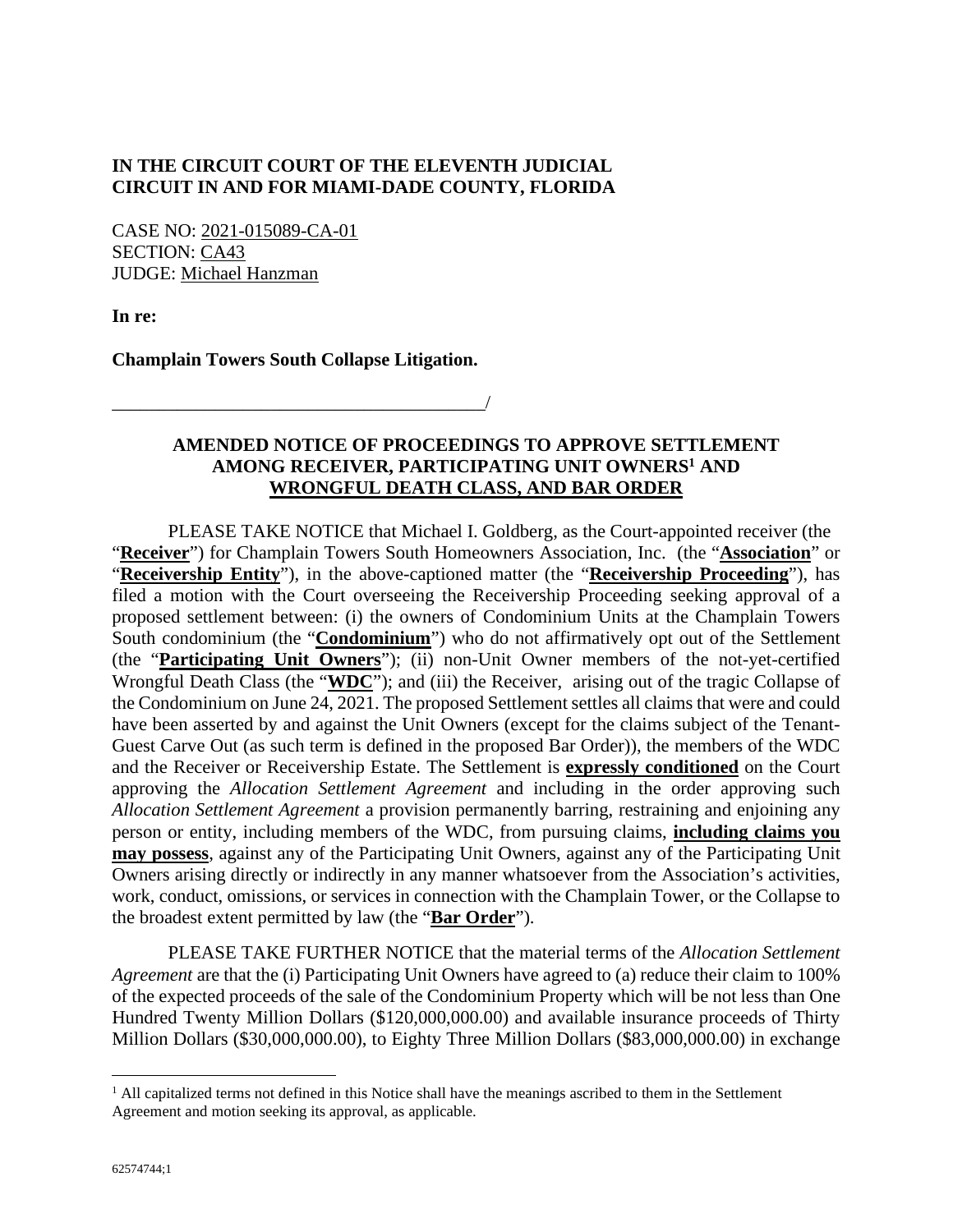for broad releases from the Receiver and the WDC (each of which shall receive reciprocal releases from the Participating Unit Owners), and entry of the Bar Order; *provided*, *however*, that releases in favor of the Participating Unit Owners shall be subject to a carve-out for direct claims that tenants and guests have against the Participating Unit Owners, if any, and entry of the Bar Order; included in the releases in favor of the Receivership Estate are releases in favor of all current and former Association board members, and Scott Stewart, the Association's Property Manager, (b) waive or release their rights in the Condominium Property, including their Condominium Units; (c) affirmatively support termination of Condominium; (d) be irretrievably bound by a decision of the Court adjudicating whether a Participating Unit Owner's Individual Percentage Share of the Common Fund should be reduced, if at all, by the amount of insurance proceeds received by any Participating Unit Owner related to or on account of the Collapse; and (e) assign to the Receiver all Participating Unit Owners Property Damage Claims against third parties to be held and pursued by the Receiver for the benefit of the Receivership Estate, subject to further orders of the Court; and (ii) the Receivership Estate, will, upon entry of this Bar Order, recognize an enforceable obligation in favor of the members of the WDC—the Agreed Settlement Amount—that will be funded by the Assessment.

PLEASE TAKE FURTHER NOTICE that copies of the Settlement Agreement; the *Motion for (I) Approval of Settlement Among Receiver, Unit Owners, and Wrongful Death Class; (II) Approval of Form, Content and Manner of Notice of Settlement and Bar Order; (III) Entry of Bar Order; and (IV) Scheduling a Hearing, with Incorporated Memorandum of Law* [D.E. No. 515] (the "**Settlement Motion**"); the proposed Bar Order; and other supporting and related papers (in English and Spanish), may be obtained from the Court's docket or from the website created by the Receiver (https://ctsreceivership.com).

*POR FAVOR TOME NOTA, que este aviso, traducido al español, está localizada en el sitio web creado por el Administrador Judicial (https://ctsreceivership.com).* 

PLEASE TAKE FURTHER NOTICE that the final hearing on the Settlement Motion, at which time the Court will consider approval of the *Allocation Settlement Agreement* including the grant of the releases and the issuance of the Bar Order, and the Assessment, is set by Zoom before the Honorable Michael A. Hanzman, **Miami Dade County Children's Courthouse, 155 NW 3rd Street, Miami, FL 33128, in Courtroom 9-1, at 2:00 p.m. on March 30, 2022** (the "**Final Approval Hearing**"). The link for the Zoom hearing will be circulated before the Final Approval Hearing. Any objection to the *Allocation Settlement Agreement*, the Motion or any related matter, including, without limitation, entry of the Bar Order and the Assessment, must be filed, in writing, with the Court in the Receivership Action, and served by email on all counsel of record, including (i) Michael I. Goldberg, Esq., Akerman LLP, The Main Las Olas, 201 East Las Olas Boulevard, Suite 1800, Fort Lauderdale, FL 33301, Email: michael.goldberg@akerman.com; (ii) Paul Steven Singerman, Esq., Berger Singerman LLP, 1450 Brickell Ave., Suite 1900, Miami, FL 33131, Email: singerman@bergersingerman.com; (iii) Gonzalo R. Dorta, Esq., Dorta Law, 334 Minorca Ave., Coral Gables, FL 33134, Email: gr@dortalaw.com; (iv) Harley S. Tropin, Esq. and Javier Lopez, Esq., Kozyak Tropin & Throckmorton, LLP, 2525 Ponce de Leon Boulevard, Miami, FL 33134, Email: hst@kttlaw.com and jal@kttlaw.com; (v) Adam M. Moskowitz, Esq., The Moskowitz Law Firm, 2 Alhambra Plaza, Suite 601, Coral Gables, FL 33134, Email: adam@moskowitz-law.com; (vi) Judd Rosen, Esq., Goldberg & Rosen, P.A., One Biscayne